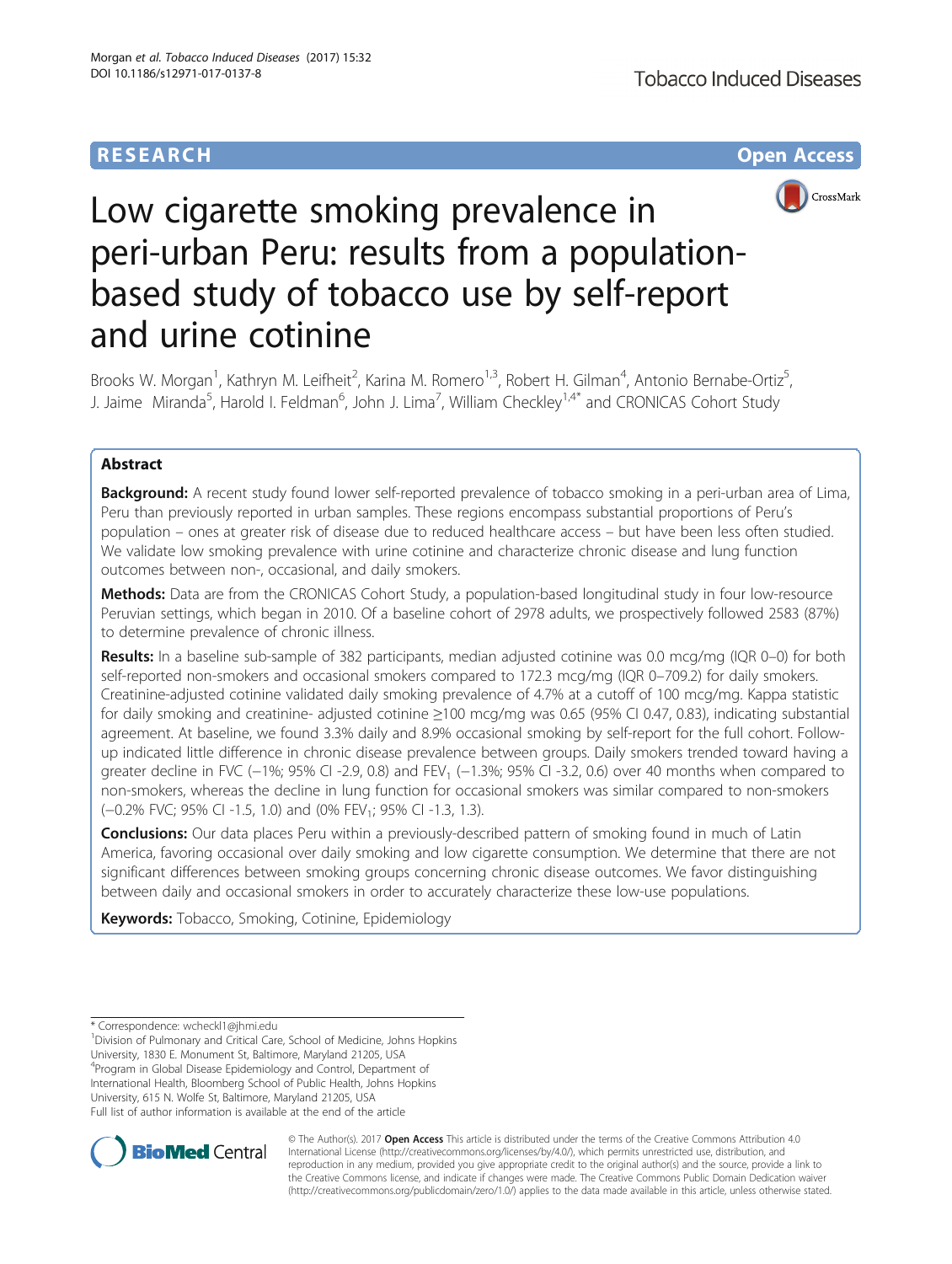# Background

While tobacco smoking has declined dramatically in high-income countries, data suggests that it may be increasing in low- and middle-income countries (LMICs). This rise in smoking stands to accelerate countries' epidemiologic transitions, contributing to increasing rates of chronic disease morbidity and mortality [\[1](#page-8-0), [2\]](#page-8-0). In these countries, accurate tobacco use data is essential for public health practitioners designing and implementing interventions to curb smoking and prevent chronic disease.

This work focuses on Peru as a case study. Peru is an LMIC showing early signs of increasing chronic disease, but an uncertain smoking landscape. Earlier studies that have attempted to estimate the prevalence of smoking in Peru have largely focused on urban areas, overlooking peri-urban shantytowns. The CARMELA study reported that the prevalence of current tobacco use – roughly, anyone who reported current daily or occasional inhaled tobacco use – among those aged 25–64 years in urban Lima, Peru was 26.6% in 2005 [[3\]](#page-8-0). The same year, the Center for Information and Education for the Prevention of Drug Abuse in Peru reported a 27.7% prevalence of all smoking and a 7.7% prevalence of daily smoking among those aged 12–64 years, also in urban Lima [[4\]](#page-8-0). Meanwhile, our group estimated in a 2012 study that smoking prevalence may be substantially lower in peri-urban Lima, with a prevalence estimate of 16% for cigarette smoking among adults  $\geq 40$  years old [\[5](#page-8-0)]. Importantly, only 2% of the sample were daily smokers with the balance reporting occasional smoking [\[5](#page-8-0)]. This finding, if true, has important public health implications for Peru. Given the increasing proportion of Peruvians residing in peri-urban zones, high-quality surveillance must be directed to these areas to derive estimates of chronic disease prevalence and risk.

Our first objective was to describe the tobaccousing population of peri-urban Peru by validating our low self-reported finding smoking prevalence with urine cotinine. Cotinine, the primary metabolite of nicotine, is a reliable [[6\]](#page-8-0) and valid [\[7, 8](#page-8-0)] biomarker that has been long used as a surrogate for tobacco smoke exposure in the previous 48 h [[9](#page-8-0)–[22\]](#page-8-0). We compared the prevalence of smoking by self-report with that based on a laboratory analysis of urine cotinine in a population-based sample of 382 adults from low-income peri-urban Lima and semi-urban Tumbes, Peru. Our second objective was to characterize the chronic disease burden in Peru, especially related to smoking status. To accomplish this, we compared chronic disease diagnoses, respiratory symptoms, biomarkers, and lung function scores over a 40-month follow up period between self-reported

daily, occasional, and non-smokers over four separate field sites. For this analysis, we utilized our full cohort of 2978 adult participants.

# **Methods**

# Study design and setting

We utilized self-report and biomarker data collected at baseline in a random subsample of participants in the CRONICAS cohort, a prospective longitudinal study on cardiovascular disease, hypertension, diabetes, and lung function for which data collection began in September 2010 [[23\]](#page-8-0). Recruitment sites were chosen to represent a cross-section of lowincome populations in Peru. These areas represent a large percentage of Peru's population and have access to fewer health resources; however, they are less often studied as they are not as accessible as urban populations [[5](#page-8-0)]. Pampas de San Juan de Miraflores is a physically diverse, peri-urban community 25 km south of Lima's city center, and home to a large population of Andean immigrants which, studies have shown, suffer worsening cardiovascular risk profiles with urbanization similar to lifelong urban residents [\[24\]](#page-8-0). It represents a somewhat urbanized location at sea level with high ambient air pollution and low use of biomass fuels. Tumbes, on Peru's northern coast, is a mix of rural areas and growing urban sections. It is much less densely populated than the Lima site and represents a semi-urban location at sea level with low ambient air pollution and high biomass fuel use. Puno, in southeastern Peru, is home to two recruitment sites of 500 participants each, one rural and one urban. They are both at high altitude and feature low ambient air pollution; however, biomass fuel use, while rare in the urban site, is prevalent in the rural site.

#### Participants, recruitment, and ethics

Individuals were randomly selected from census data to form simple age- and sex-stratified cohorts of around 1000 participants per site. Study personnel visited the households of selected individuals to invite them to participate, ascertain oral consent (due to high rates of illiteracy), and perform baseline data collection. A random sub-sample of participants from Lima and Tumbes was invited to participate in ancillary studies (Puno was not included due to financial constraints). Inclusion criteria included age  $\geq$  35 years and permanent residency of the area. Exclusion criteria included pregnancy, physical or mental disability (sufficient to impede implementation of the study protocol), and active pulmonary tuberculosis. The study protocol was reviewed and approved by the Institutional Review Boards of Johns Hopkins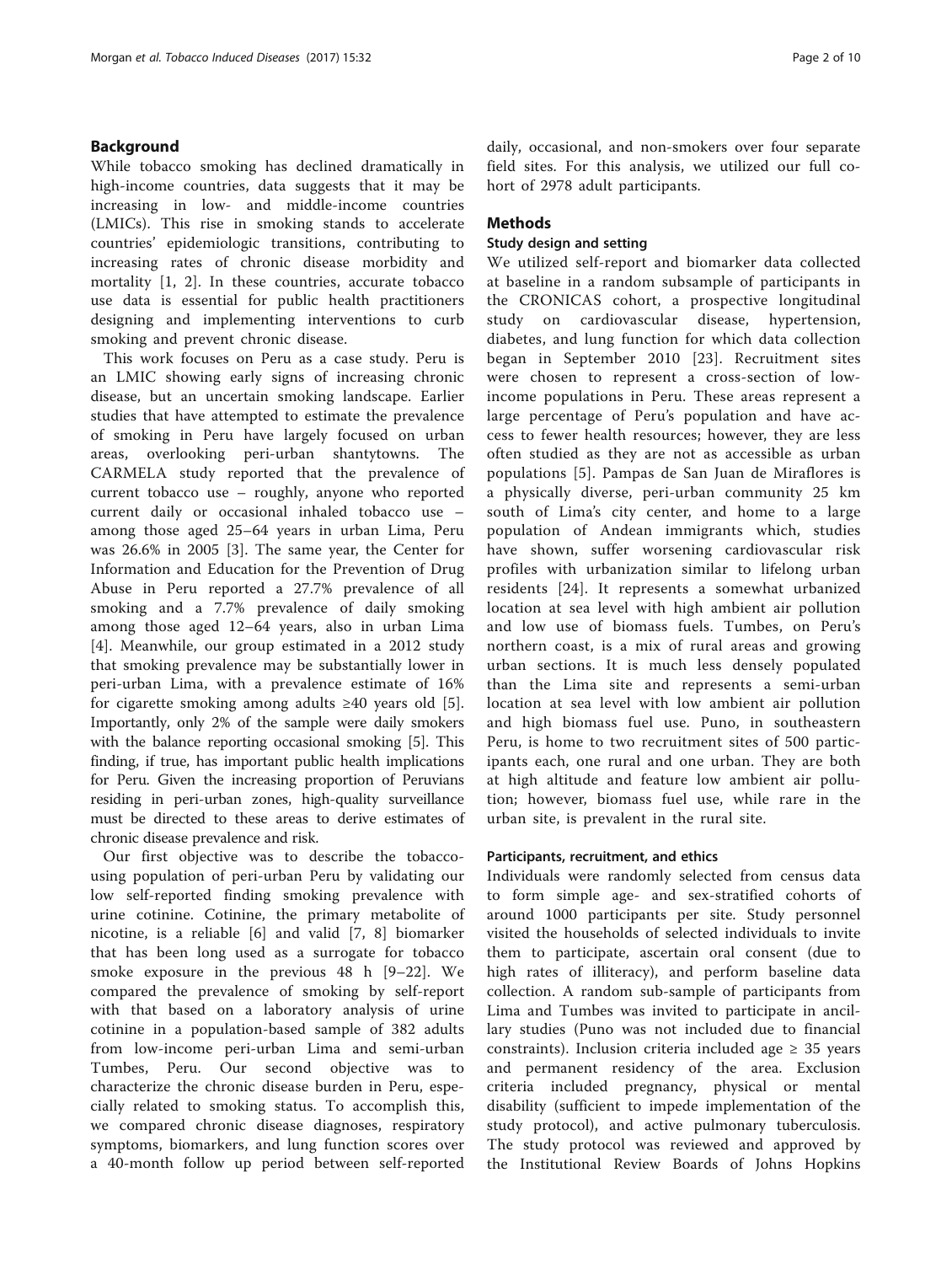University in Baltimore, USA, and A.B. PRISMA and Universidad Peruana Cayetano Heredia in Lima, Peru.

#### Data collection

Data collection is described in detail elsewhere [\[23](#page-8-0)]. Briefly, baseline data collected during the recruitment visit included demographic, socioeconomic, and lifestyle risk factors (including smoking status); biomass exposure; and cardiovascular and respiratory symptoms, and was modified from WHO's STEP questionnaire for non-communicable disease and the Global Adult Tobacco Survey (GATS) [[25, 26](#page-8-0)]. During the initial visit, appointments were made for a clinical evaluation. At the clinic, lung function was ascertained with a portable spirometer (Easy-On-PC, ndd, Zurich, Switzerland) both pre- and post-administration of salbutamol. Blood and urine were collected by a trained technician. The date of collection of biological samples ranged from 22 days before survey to 228 days afterward. Whole blood and plasma were collected in ethylenediaminetetraacetic acid (EDTA) containing tubes and sodium fluoride/ EDTA tubes, respectively, while urine was collected in 15 mL containers. Samples were stored at 4–8 °C for two weeks before being moved to a storage facility where the urine was separated into four 1.5 mL vials. Samples were then kept at −20 °C until laboratory analysis. Our biological samples were all analyzed in a single laboratory. Assay quality was validated against external standards and internal duplicate assays and were monitored by BioRad [\(http://](http://www.bio-rad.com) [www.bio-rad.com\)](http://www.bio-rad.com). Methods for the measurement of plasma glucose, serum insulin, hemoglobin A1c, total cholesterol, and HDL cholesterol are outlined in the parent sub-study protocol [[27\]](#page-8-0). Urine creatinine was measured via modified kinetic Jaffé method. Urine cotinine was analyzed via gas chromatography-mass spectrometry [\[28\]](#page-8-0). The limit for detection was 0.16 ng/mL. We present urine cotinine both unadjusted and standardized by level of urine creatinine (cotinine/creatinine ratio).

# Definitions

Self-reported smoking was defined by the answer to the question, "Do you currently smoke cigarettes daily, occasionally, or not at all?" Current smoking was defined as a response of "Occasionally" (<1 cigarette/day) or "Daily" (1+ cigarettes/day) while daily (active) smoking was defined as only those who responded "Daily." Based on previous research, adjusted urine cotinine was categorized into "none"  $(10 \text{ mcg/mg})$ , "low"  $(10-100 \text{ mcg/mg})$ , and "high"  $(\geq 100 \text{ mg/mg})$ , which were used as references for our classifications of non-smoking, occasional/passive smoking, and daily (active) smoking, respectively [[20](#page-8-0), [29](#page-8-0)–[33](#page-8-0)].

Fasting glucose, insulin, HbA1c, HDL, LDL, total cholesterol, and triglycerides were taken from blood samples. Diabetes mellitus was defined as self-reported physician

diagnosis, use of anti-diabetic medications, or fasting plasma glucose ≥126 mg/dL [\[34\]](#page-8-0). Hypertension was defined as self-reported physician diagnosis, systolic blood pressure (SBP) ≥140 mmHg, diastolic blood pressure (DBP) ≥90 mmHg, or receipt of anti-hypertensive therapy [\[35](#page-9-0)].

Insulin resistance was assessed using the homeostasis model assessment (HOMA-IR) by Matthews et al. [\[36](#page-9-0)]. The Framingham risk score (FRS) was calculated from the National Cholesterol Education Program Adult Treatment Panel III algorithm, which is based on cardiovascular risk factors, including age, sex, total cholesterol, HDL-cholesterol, systolic BP and smoking status [\[37](#page-9-0)]. Socioeconomic status was assessed using a wealth index based upon occupation, assets, and household income and facilities [[38\]](#page-9-0). Body mass index (BMI) was calculated as weight (kg) divided by height (m) squared.

#### Biostatistical methods

To validate the prevalence of active smokers in periurban areas, prevalence estimates are reported as means with 95% confidence intervals. Differences between recruitment sites were examined using Chi-square tests for categorical variables and Wilcoxon rank-sum tests or Student's t-tests for continuous variables. Agreement between self-reported smoking and adjusted cotinine categories were assessed with Fleiss' kappa statistic [\[39](#page-9-0)]. To characterize smoking populations, multivariable regressions were performed to assess the relationship between self-reported smoking status at baseline and health outcomes over follow-up. Continuous variables were analyzed with generalized linear mixed effects longitudinal models for change in means while logistic random effects models were used for binary variables. For all outcomes, the relevant chronic disease diagnosis, symptom, or biomarker was modeled as the dependent variable with smoking status as the independent predictor. To isolate the effects of smoking status, models included age, sex, site, and wealth index as covariates. Only those with complete follow-up were included in analyses. All analyses were conducted in STATA version 13 (StataCorp, College Station, Texas, USA).

#### Results

# Participant characteristics

A total of 404 agreed to participate in the subsample, of which 50.2% were male with a mean age of 54.9 years old. Twenty-two were excluded from analysis for missing urine cotinine values. Overall, there were 2978 adult participants in the CRONICAS cohort with complete baseline data for analysis and 382 in a baseline subset of participants with urine cotinine values. Neither sex nor age differed between sites, though smoking did (Table [1](#page-3-0)). The cotinine subsample did not significantly vary from the balance of the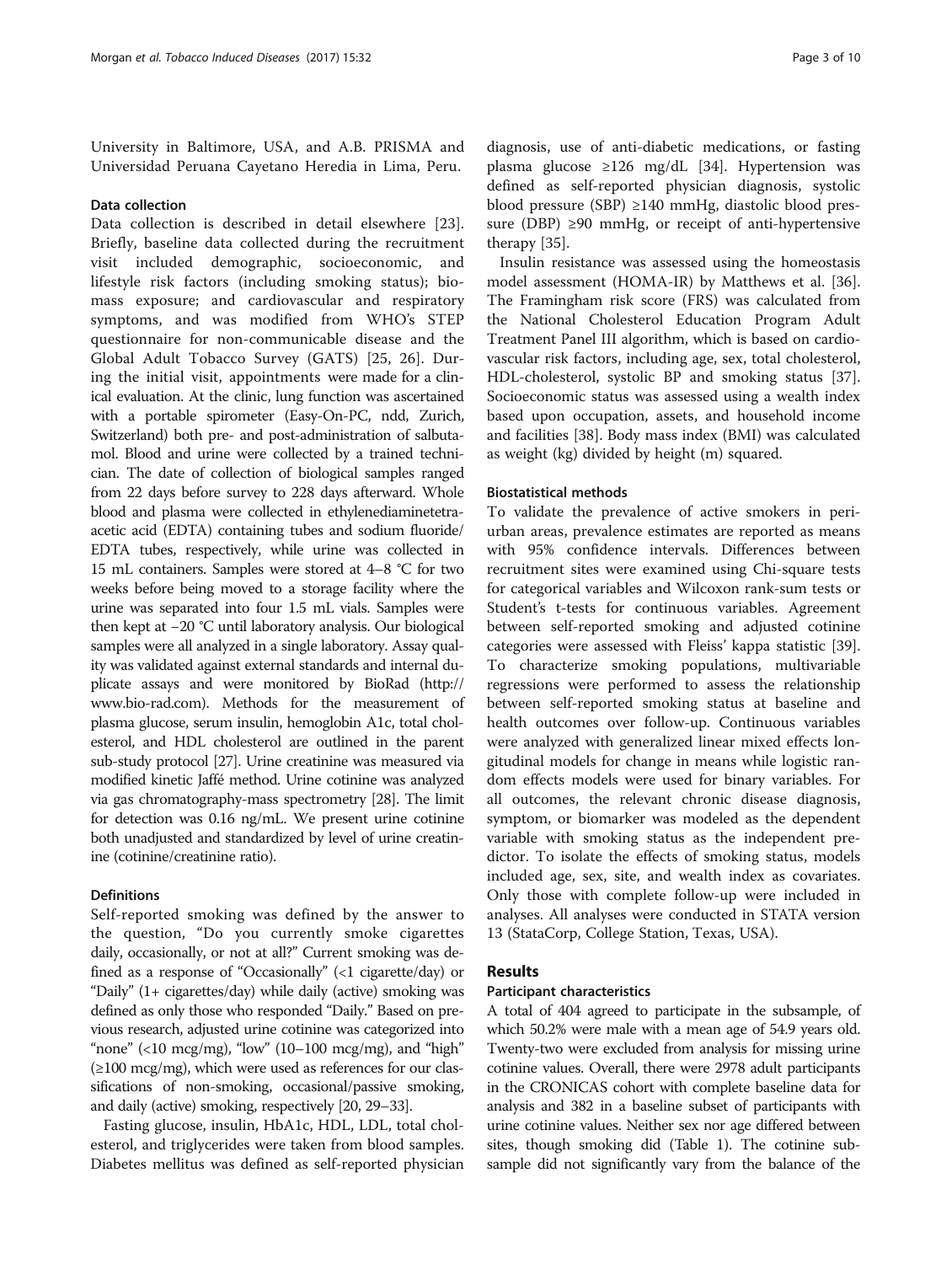<span id="page-3-0"></span>

|  | Table 1 Demographic characteristics of recruitment sites and p-value for difference between sites, CRONICAS Study, Peru, 2010 |  |  |  |  |
|--|-------------------------------------------------------------------------------------------------------------------------------|--|--|--|--|
|--|-------------------------------------------------------------------------------------------------------------------------------|--|--|--|--|

|                                         | Lima              | Tumbes           | Urban Puno       | Rural Puno        | $p$ -value |
|-----------------------------------------|-------------------|------------------|------------------|-------------------|------------|
| n(%)                                    | 1004 (33.7)       | 966 (32.4)       | 503 (16.9)       | 506 (17.0)        |            |
| Age, median (IQR)                       | 54.7 (45.4-64.1)  | 54.7 (44.7-64.6) | 54.8 (44.9-64.4) | 54.8 (45.1-63.9)  | 0.82       |
| Male, $n$ (%)                           | 492 (49.0)        | 483 (50.0)       | 249 (49.5)       | 239 (47.4)        | 0.82       |
| Daily use of biomass fuels, n (%)       | 60(6.0)           | 221 (23.4)       | 25(4.8)          | 483 (96.6)        | < 0.001    |
| Education in years, $n$ (%)             |                   |                  |                  |                   | < 0.001    |
| Primary or Less                         | 424 (42.2)        | 524 (54.3)       | 72 (14.3)        | 318 (62.9)        |            |
| Secondary                               | 403 (40.1)        | 296 (30.7)       | 139 (27.6)       | 158 (31.2)        |            |
| Higher than Secondary                   | 177 (17.6)        | 145 (15.0)       | 292 (58.1)       | 30(5.9)           |            |
| Wealth Index, n (%)                     |                   |                  |                  |                   | < 0.001    |
| Low                                     | 121(12.1)         | 311 (32.3)       | 120 (23.9)       | 356 (70.4)        |            |
| Medium                                  | 366 (36.5)        | 393 (40.9)       | 129 (25.7)       | 136 (26.9)        |            |
| High                                    | 517 (51.5)        | 258 (26.8)       | 254 (50.5)       | 14(2.8)           |            |
| Smoking, n (%)                          |                   |                  |                  |                   | < 0.001    |
| Non-smoking                             | 855 (85.2)        | 843 (87.4)       | 447 (88.9)       | 469 (92.7)        |            |
| Occasional                              | 116 (11.6)        | 68(7.1)          | 45 (9.0)         | 6(7.1)            |            |
| Daily                                   | 33(3.3)           | 54 (5.6)         | 11(2.2)          | 1(0.2)            |            |
| Pack-years (ever smokers), median (IQR) | $0.1$ $(0.0-0.8)$ | $0.5(0.1-4.6)$   | $0.1(0.0-1.2)$   | $0.1$ $(0.0-0.3)$ | < 0.001    |

Bold indicates significance at  $p = 0.05$ . Differences estimated by t-tests, Wilcoxon rank-sum, or Chi-squared tests

parent sample (Lima and Tumbes) in any measure (Additional file [1:](#page-7-0) Table S1).

A total of 2583 participants (86.7%) remained in the study through 40-month follow up. The balance of 395 (13.3%) was lost to follow up, twenty-three of whom were deceased. Most notably, participants from urban and rural Puno were more likely to be lost to follow up than those from Lima or Tumbes (Additional file [1](#page-7-0): Table S2).

Among our full cohort at baseline, prevalence of current smoking was about 16.5% for those aged 35–54 years. This fell to 10% among those aged 55–64 years and 5.5% for those aged ≥65 years (Additional file [1:](#page-7-0) Table S3). Men were three to seven times more likely to be current or daily smokers than women, with variations by age and site. Daily smokers comprised 99 of the 364 self-reported current smokers (27.2%). Occasional smokers consumed a mean of 0.8 cigarettes per day while daily smokers consumed a mean of 4.3 cigarettes per day. Among occasional smokers, men consumed more cigarettes, but among daily smokers, males and females consumed the same. The highest mean number of cigarettes smoked per day by all current smokers was in Tumbes (2.2), followed by urban Puno (1.8), Lima (1.7), and rural Puno (0.2).

# Cotinine and self-reported smoking

Sixty-one percent of participants had biological samples obtained within one month of survey administration. Twenty-six of our 382 sub-sample participants (6.8%) had a urine cotinine level above zero. Among these, the median cotinine-creatinine ratio was 207.8 mcg/mg (IQR 119.4–496.1). Median adjusted cotinine was 0.0 mcg/mg (IQR 0–0) for both self-reported non-smokers and occasional smokers in our sample, compared to 172.3 mcg/mg (IQR 0–709.2) for daily smokers. Mean adjusted cotinine was 6.0, 26.0, and 354.4 mcg/mg, for each group, respectively (Fig. [1](#page-4-0)). The difference in mean adjusted cotinine levels between occasional and non-smoking groups was not significant ( $p = 0.79$ ), while cotinine levels in daily smokers were higher than in both occasional smokers and non-smokers ( $p < 0.001$ , respectively). In our sub-sample, high adjusted cotinine validated daily smoking (-0.8% difference,  $p = 0.62$ ; Table [2](#page-4-0)). The sensitivity, specificity, positive predictive value, and negative predictive value of selfreported daily smoking as compared to the gold standard of high cotinine in our sample were: 61.9%, 98.6%, 72.2%, and 97.8%, respectively. The length of time between interview and urine sample did not affect the validity of selfreported daily smoking (Additional file [1:](#page-7-0) Table S4). The kappa statistic for agreement in classification between the three levels of self-report and the three levels of urine cotinine was 0.40 (95% CI 0.31, 0.45), indicating moderate agreement. Kappa for self-reported daily smokers and creatinine- adjusted cotinine (as dichotomous categories) was 0.65 (95% CI 0.47, 0.83), indicating substantial agreement.

#### Characterization of smokers

Prevalence of reported symptoms, disease diagnoses, group means of continuous biomarkers, and lung testing scores by reported smoking classification for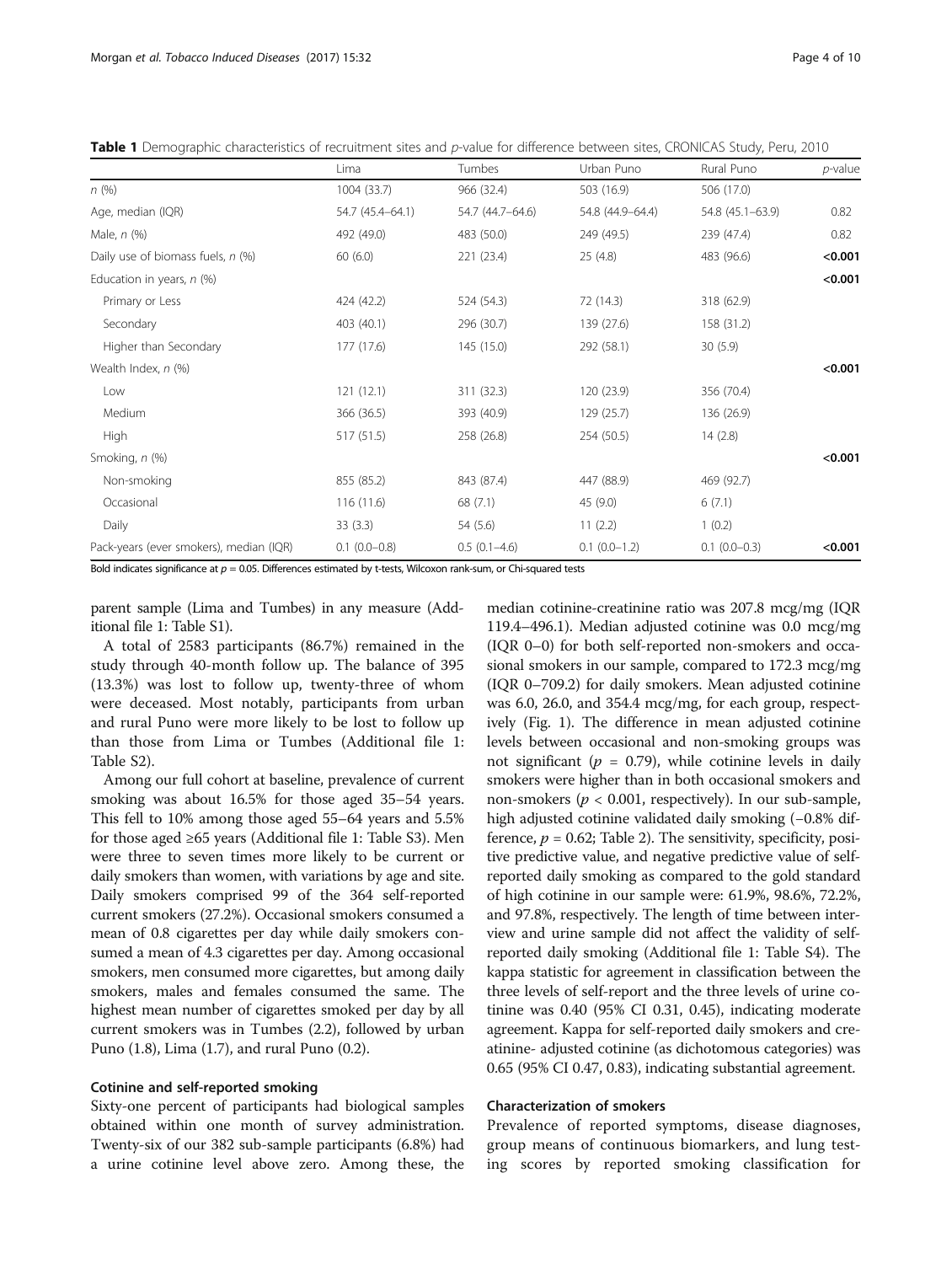<span id="page-4-0"></span>

baseline and 40-month follow up can be found in Table [3](#page-5-0) and Additional file [1:](#page-7-0) Table S5. The reported odds ratios and differences in mean represent the occasional and daily smoking groups relative to nonsmokers. Additionally, self-reported occasional smokers in our sample had a mean lifetime smoking history of 1.27 pack-years compared to 1.12 packyears among non-smokers (37% of whom were past smokers at study baseline) ( $p = 0.68$ ). Self-reported daily smokers had a mean smoking history of 7.45 pack-years ( $p \lt 0.001$  vs. occasional and nonsmokers), which was comparable to the 9.50 pack years' history reported by past regular smokers  $(p = 0.26)$ .

We modeled the change in lung function between baseline and follow up. Controlling for age, sex, site, and wealth index, daily smokers trended toward having a greater decline in FVC ( $-1\%$ ; 95% CI -2.9, 0.8) and FEV<sub>1</sub> (−1.3%; 95% CI -3.2, 0.6) over 40 months when compared to non-smokers, whereas the decline in lung function was similar between occasional smokers and non-

smokers  $(-0.2\%$  FVC; 95% CI -1.5, 1.0) and  $(0\%$  FEV<sub>1</sub>; 95% CI -1.3, 1.3).

Daily smokers trended toward an increase in BMI (+1.10%; 95% CI -0.09, 2.29) compared to occasional smokers (+0.18%; 95% CI -0.61, 0.97) against non-smokers.

Occasional smokers experienced an adjusted IRR for diabetes of 0.94 over follow up compared to non-smokers (95% CI 0.48, 1.84) while the IRR for daily smokers was 1.46 (95% CI 0.63, 3.37). The IRR for hypertension for occasional smokers was 0.99 (95% CI 0.62, 1.56) and 0.73 (95% CI 0.34, 1.57) for daily smokers.

# **Discussion**

Systematic surveillance of tobacco use is an essential step in the formation of programs to reduce smokingrelated mortality, especially for those who joined the WHO's Framework Convention on Tobacco Control, which obliges signatory nations, including Peru, to implement policy changes to reduce tobacco use [\[26](#page-8-0)]. In our primary analysis, based on urine cotinine, we validate a lower prevalence of smoking in low-income

| <b>Twish a</b> companion or sinoning presencies (1975) companies intervaly by absentant metric meanod and sitely and is becausing to red |                       |                            |                           |
|------------------------------------------------------------------------------------------------------------------------------------------|-----------------------|----------------------------|---------------------------|
| <b>Occasional smoking</b>                                                                                                                | Lima<br>$(n=195)$     | <b>Tumbes</b><br>$(n=187)$ | Total<br>$(n=382)$        |
| Self-Report                                                                                                                              | 10.3 (6.0, 14.5)      | $7.5$ (3.7, 11.3)          | 8.9(6.1, 11.8)            |
| Creatinine-Adjusted Cotinine (10-100 mcg/mg)                                                                                             | $0.5$ ( $-0.5$ , 1.5) | 2.1(0.1, 4.2)              | 1.3(0.2, 2.4)             |
| Difference by method                                                                                                                     | 9.7(5.4, 14.1)        | 5.3(1.0, 9.7)              | 7.6 (4.5, 10.7)           |
| Daily smoking                                                                                                                            | Lima<br>$(n=195)$     | <b>Tumbes</b><br>$(n=187)$ | <b>Total</b><br>$(n=382)$ |
| Self-Report                                                                                                                              | $3.1$ (0.7, 5.5)      | $6.4$ $(2.9, 9.9)$         | 4.7(2.6, 6.8)             |
| Creatinine-Adjusted Cotinine (≥100 mcg/mg)                                                                                               | 2.1(0.1, 4.0)         | $9.1$ (5.0, 13.2)          | 5.5(3.2, 7.8)             |
| Difference by method                                                                                                                     | $1.0$ (-2.1, 4.2)     | $-2.7$ $(-8.1, 2.7)$       | $-0.8$ $(-3.9, 2.3)$      |

Table 2 Comparison of smoking prevalence (%; 95% confidence interval) by ascertainment method and site, CRONICAS Study, Peru, 2010

Bold indicates significance at  $p = 0.05$ . Differences estimated by t-tests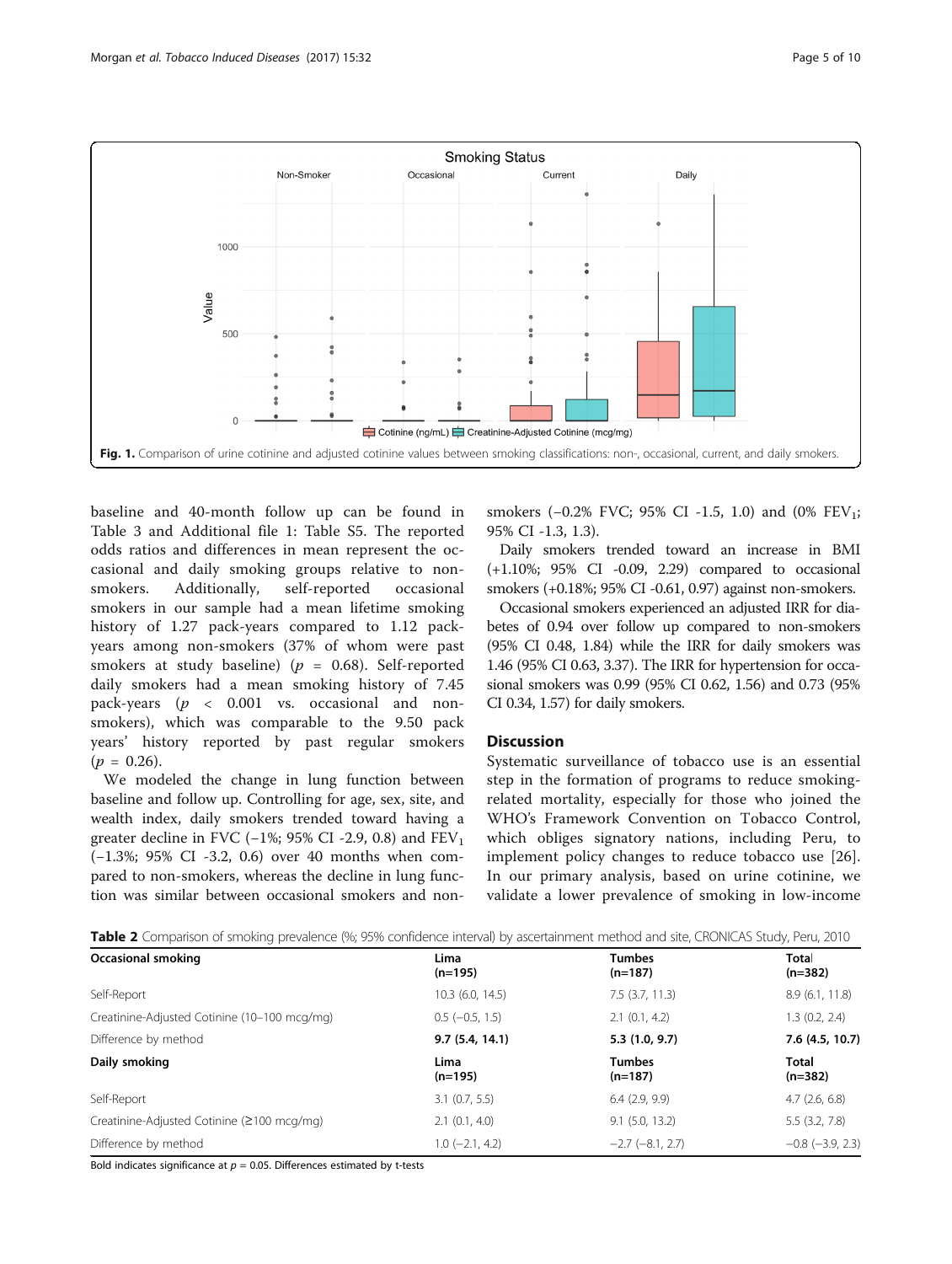<span id="page-5-0"></span>Table 3 Prevalence and means of chronic disease indicators at baseline and 40 month follow up, CRONICAS Study, multiple sites in Peru, 2010

| Outcome (Prevalence)                 | ${\cal N}$ | Smoking Category | Baseline | Second Follow-Up | Adj. Odds Ratio <sup>a</sup>         | $p$ -value |
|--------------------------------------|------------|------------------|----------|------------------|--------------------------------------|------------|
| Hypertension, %                      | 2583       | Non-Smoking      | 27.2     | 32.2             |                                      |            |
|                                      |            | Occasional       | 19.3     | 24.0             | 0.86                                 | 0.75       |
|                                      |            | Daily            | 31.9     | 29.7             | 1.46                                 | 0.60       |
| Diabetes, %                          | 2581       | Non-Smoking      | 5.4      | 7.8              |                                      |            |
|                                      |            | Occasional       | 3.9      | 6.0              | 0.82                                 | 0.78       |
|                                      |            | Daily            | 3.3      | 8.8              | 1.31                                 | 0.73       |
| Stroke, %                            | 2583       | Non-Smoking      | 0.4      | 0.5              |                                      |            |
|                                      |            | Occasional       | 0.4      | 0.4              | 1.76                                 | 0.78       |
|                                      |            | Daily            | 1.1      | 1.1              | 5.62                                 | 0.44       |
| Cardiovascular Disease, %            | 2583       | Non-Smoking      | $5.0\,$  | 7.3              |                                      |            |
|                                      |            | Occasional       | 4.3      | 5.2              | 1.44                                 | 0.58       |
|                                      |            | Daily            | 8.8      | 13.2             | 10.24                                | 0.001      |
| Overweight, %                        | 2541       | Non-Smoking      | 73.6     | 75.0             |                                      |            |
|                                      |            | Occasional       | 74.6     | 77.6             | 1.08                                 | 0.90       |
|                                      |            | Daily            | 64.8     | 71.4             | 0.23                                 | 0.09       |
| Obese, %                             | 2541       | Non-Smoking      | 29.3     | 30.1             |                                      |            |
|                                      |            | Occasional       | 24.1     | 25.9             | 0.30                                 | 0.14       |
|                                      |            | Daily            | 20.9     | 24.2             | 0.09                                 | 0.035      |
| Outcome (Mean)                       | ${\cal N}$ | Smoking Category | Baseline | Second Follow-Up | Adj. Difference in Mean <sup>a</sup> | $p$ -value |
| Systolic Blood Pressure (mmHg)       | 2543       | Non-Smoking      | 116.8    | 119.2            |                                      |            |
|                                      |            | Occasional       | 118.2    | 120.1            | 2.02                                 | 0.06       |
|                                      |            | Daily            | 121.2    | 123.2            | 0.98                                 | 0.54       |
| Body Mass Index (kg/m <sup>2</sup> ) | 2541       | Non-Smoking      | 27.9     | 28.1             |                                      |            |
|                                      |            | Occasional       | 27.5     | 27.9             | $-0.06$                              | 0.86       |
|                                      |            | Daily            | 27.0     | 27.5             | $-0.74$                              | 0.11       |
| HDL (mg/dL)                          | 2411       | Non-Smoking      | 41.2     | 45.7             |                                      |            |
|                                      |            | Occasional       | 41.3     | 44.5             | 1.95                                 | 0.013      |
|                                      |            | Daily            | 40.6     | 43.6             | 0.83                                 | 0.49       |
| LDL (mg/dL)                          | 2410       | Non-Smoking      | 127.7    | 120.9            |                                      |            |
|                                      |            | Occasional       | 125.2    | 116.5            | $-1.24$                              | 0.58       |
|                                      |            | Daily            | 125.8    | 118.7            | $-1.46$                              | 0.67       |
| Total Cholesterol (mg/dL)            | 2411       | Non-Smoking      | 201.4    | 198.4            | $\overline{\phantom{0}}$             |            |
|                                      |            | Occasional       | 198.4    | 192.5            | $-0.92$                              | 0.73       |
|                                      |            | Daily            | 196.2    | 194.4            | $-2.88$                              | 0.47       |
| Triglycerides (mg/dL)                | 2411       | Non-Smoking      | 163.2    | 159.0            |                                      |            |
|                                      |            | Occasional       | 159.5    | 157.5            | $-9.22$                              | 0.15       |
|                                      |            | Daily            | 148.9    | 160.5            | $-12.52$                             | 0.19       |
| <b>HOMA-IR</b>                       | 2410       | Non-Smoking      | 4.6      | 5.4              |                                      |            |
|                                      |            | Occasional       | 5.3      | 5.4              | 0.86                                 | 0.007      |
|                                      |            | Daily            | $4.2\,$  | 5.3              | $-0.15$                              | 0.75       |
| Framingham Score                     | 2376       | Non-Smoking      | 10.8     | 11.4             |                                      |            |
|                                      |            | Occasional       | 12.8     | 11.1             | 3.26                                 | < 0.001    |
|                                      |            | Daily            | 13.6     | 13.5             | 3.57                                 | < 0.001    |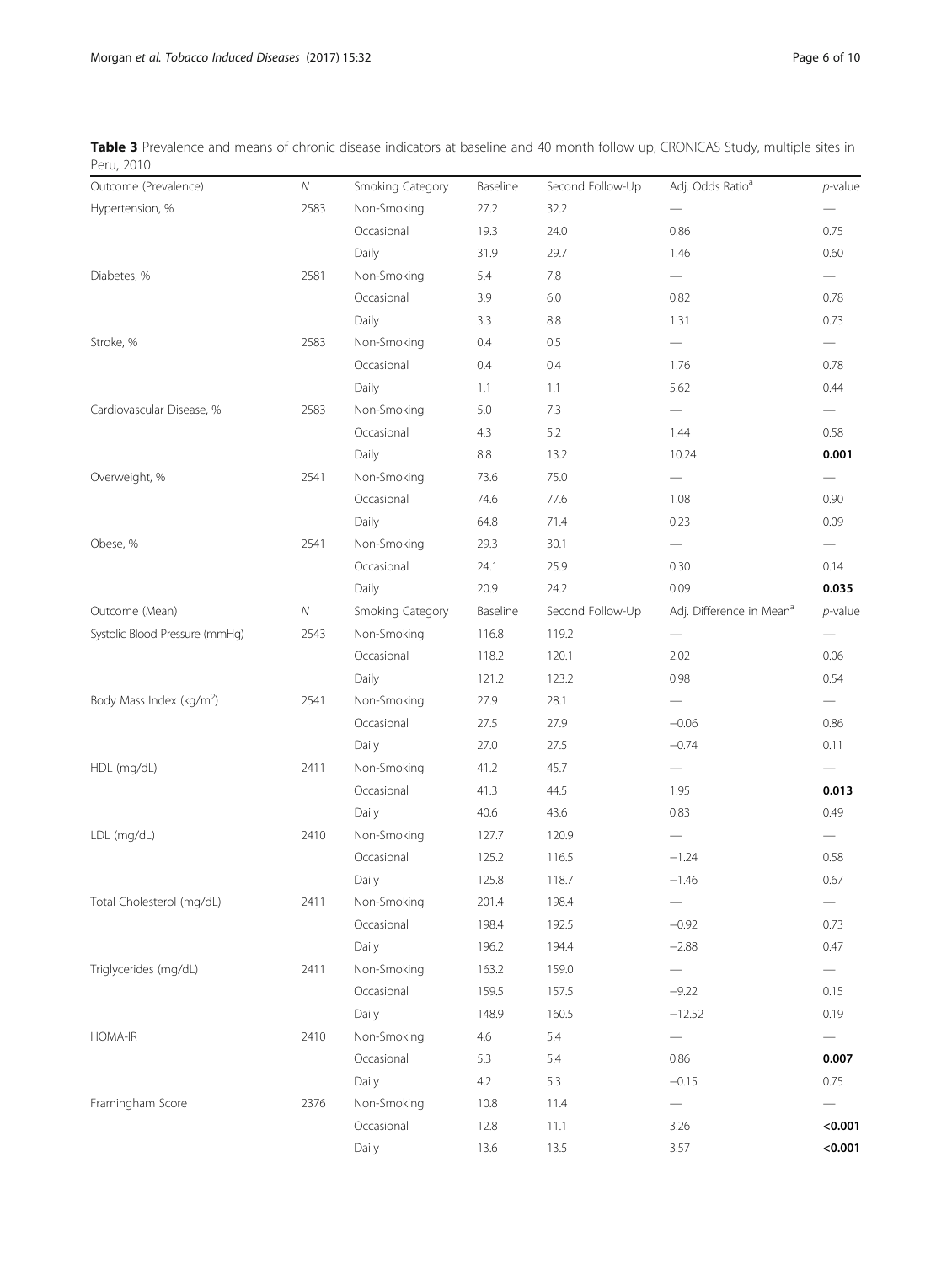| Table 3 Prevalence and means of chronic disease indicators at baseline and 40 month follow up, CRONICAS Study, multiple sites in |  |  |
|----------------------------------------------------------------------------------------------------------------------------------|--|--|
| Peru, 2010 (Continued)                                                                                                           |  |  |

| Post-Bronchodilator Forced<br>Vital Capacity (L)                  | 2278 | Non-Smoking | 3.42 | 3.33 |         |      |
|-------------------------------------------------------------------|------|-------------|------|------|---------|------|
|                                                                   |      | Occasional  | 4.18 | 4.08 | 0.05    | 0.17 |
|                                                                   |      | Daily       | 3.82 | 3.77 | $-0.07$ | 0.21 |
| Post-Bronchodilator Forced Expiratory<br>Volume in One Second (L) | 2278 | Non-Smoking | 2.74 | 2.66 |         |      |
|                                                                   |      | Occasional  | 3.33 | 3.24 | 0.02    | 0.47 |
|                                                                   |      | Daily       | 3.10 | 2.99 | $-0.03$ | 0.53 |

Bold indicates significant results. <sup>a</sup>Adjusted for age, sex, field site, and wealth index

peri-urban areas than was reported in urban areas in previous large studies. It appears that Peru is part of a pattern seen in other Latin American countries, with the exception of the Southern Cone, that is characterized by smoking practices favoring occasional over daily smoking and fewer cigarettes consumed. The prevalence of self-reported smoking in our entire sample ( $n = 2978$ ) was 3.3% daily, 8.9% occasional, and 12.2% current smokers. These findings are compatible with GATS data from Mexico [\[40](#page-9-0)], Costa Rica [[41\]](#page-9-0), and Panama [[42\]](#page-9-0): all of which feature low smoking prevalence and daily smoking equal to or less than half of current smoking. This pattern of reduced tobacco use was previously noted by Tapia-Conyer et al., who found that daily smoking in Mexico decreased from 64% to 52% between 1988 and 1998 while among daily smokers, those who smoked five or fewer cigarettes/day increased from 49% to 74% [\[43](#page-9-0)]. Earlier, Samet et al. found that Hispanics in New Mexico tended to consume about half as many cigarettes as Whites, though prevalence of smoking and years smoked were similar [[44\]](#page-9-0). This pattern contrasts with the Southern Cone countries, which have demonstrated higher smoking prevalence and frequency. Both the PLATINO and CARMELA studies report current smoking prevalence of nearly 40% in Chile and Argentina (WHO reports a drop to 29% in Argentina) while figures from GATS show a lower current smoking prevalence of 25% for Uruguay but notes that 80% of current smokers are also daily smokers [[3,](#page-8-0) [45](#page-9-0)–[47\]](#page-9-0). Menezes et al. note that only 2 of 1626 (0.12%) current smokers in the PLATINO study were *not* daily smokers, contrasting remarkably with our findings in Peru [[45\]](#page-9-0).

Our self-reported smoking prevalence mirrors that published by Weygandt et al. but was substantially less than what the CARMELA study reported from Lima [[3](#page-8-0), [5](#page-8-0)]. In one comparison, we found 15.5% prevalence of current smoking in peri-urban Lima while CARMELA reported 26.6% prevalence for the 45–65 year age range [\[3](#page-8-0)]. For all ages in Lima, we found a current smoking prevalence of 14.8% and for all sites, 12.2%. Additionally, CARMELA reported finding a mean of around 7 cigarettes consumed daily among currently smoking men and around 5 for women [[3\]](#page-8-0). Our study found a mean of 1.8 cigarettes per day for men and 1.1 for women among current smokers in peri-urban Lima. However, it is important to note that these sets of estimates are not directly comparable: generally, CARMELA reported use of all inhaled tobacco in an urban sample of age 25– 65 years while we report cigarette use in adults aged ≥35 years living in resource-poor settings [[3](#page-8-0)]. One should also note that the relationship between nicotine intake and cigarettes smoked is not completely linear. Blackford et al. report that, in an international sample, participants tended to titrate smoking to their preferred nicotine level and not number of cigarettes smoked. Subsequently, those who smoked fewer than 20 cigarettes per day (99.5% of our sample) consumed more nicotine per cigarette than those who smoked more [[11\]](#page-8-0).

In our secondary analysis, we attempted to characterize the smoking populations of low-income areas using longitudinal data. It is difficult to come to any conclusions about the long-term risk of chronic disease between groups, perhaps because the use of tobacco is so low, even among daily smokers. Only 3% of our entire cohort reported a history of ten or more pack-years. Considering the general guidelines for lung cancer screening (loosely, ≥55 years old and ≥30 pack-years smoking), only 0.75% of our sample qualified [[48](#page-9-0)–[51\]](#page-9-0). Furthermore, there was no difference between mean pack-years for the occasional and non-smoking groups, indicating that the occasionally smoking group had a similar history to the then non-smokers.

Considering this, the relationships between lung function, obesity, and smoking status are of note. Unadjusted means show a greater loss of functional volume (FVC) and ability to exhale  $(FEV<sub>1</sub>)$  for daily smokers compared to occasional and non-smokers and the gap was made more apparent by linear regression with age, sex, site, and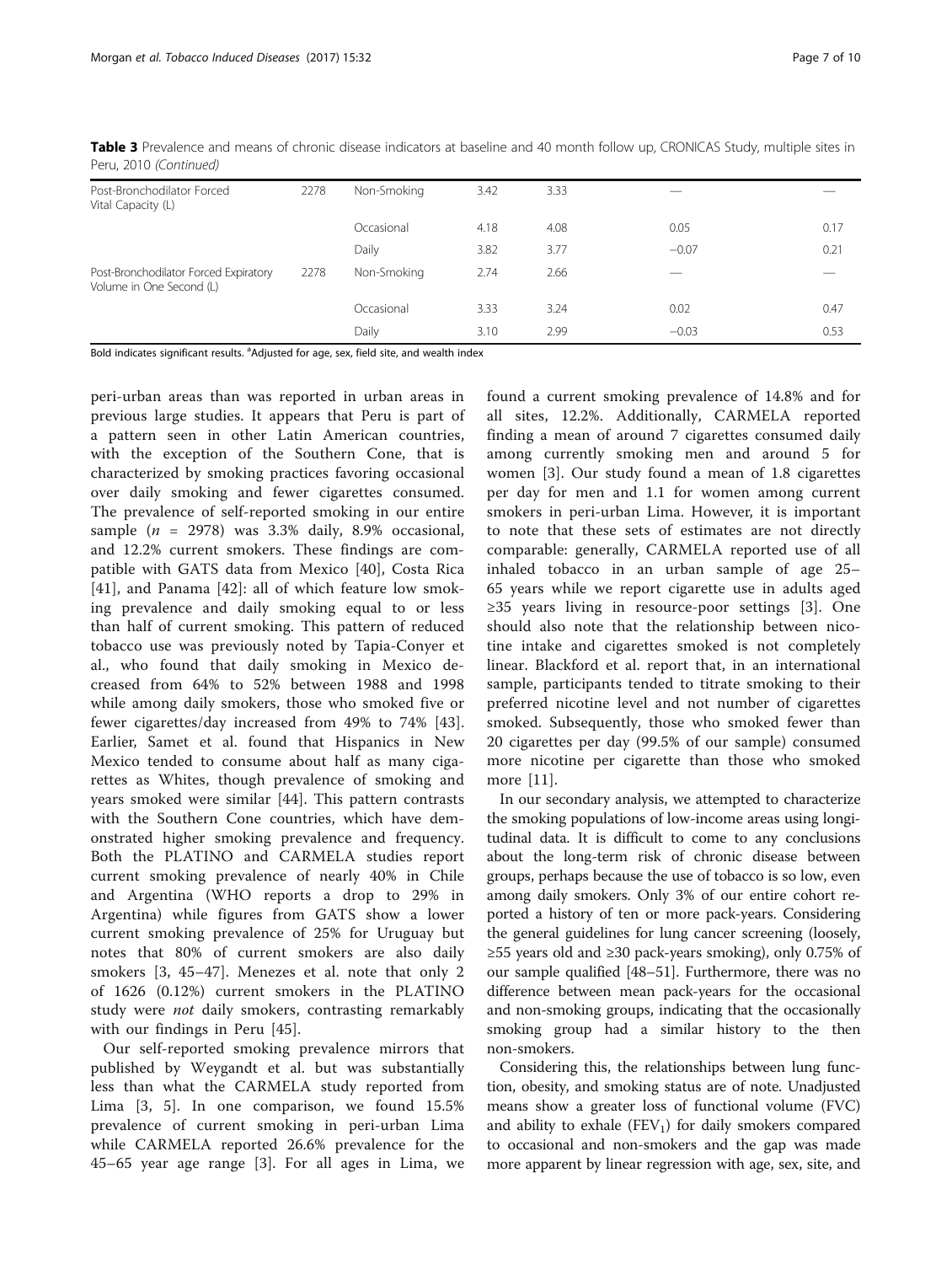<span id="page-7-0"></span>wealth index, although the difference was not statistically significant. The same pattern was found when observing changes in BMI, with daily smokers experiencing a greater percentage rise in BMI than occasional or non-smokers. That pattern was also exacerbated in linear modeling though, again, it was not significant. No association was found with smoking status and change in systolic or diastolic blood pressures. This indicates that, even with relatively low levels of smoking, daily smokers in this sample may have a worsening risk profile for chronic disease than occasional or non-smokers. However, taking into account the rest of our data, the groups may not be different in a clinical way, which presents opportunities for the Peruvian government to intervene and prevent the public health situation from getting worse.

As an observation, multi-center surveys of smoking prevalence such as PLATINO did not distinguish between current and daily smoking, while those using the GATS protocol, such as CARMELA and our group, did [\[3](#page-8-0), [5](#page-8-0), [45](#page-9-0)]. Under the usual definition of current smoking – a small lifetime history and any reported smoking within a month or more – no value is given to the frequency of cigarette smoking, which, as shown by our sample, may be very low. The definition of active smoking from the PLATINO study would have included all of our self-reported daily smokers and 82% of our low-use occasional smokers, inappropriately characterizing our sample. Weygandt et al. argue, including those who smoke as infrequently as they do in our sample represents an over-estimation of the actual active smoking prevalence in a population [[5\]](#page-8-0).

Strengths of this study include high-quality data collection methods and surveillance of disease outcomes, nested within a well-designed populationbased study, and standardized laboratory methods for measuring biomarkers. Limitations of this study include the small sample of daily smokers, which limited statistical power in attempts to characterize the group, and the larger number of participants lost to follow up in the Puno field sites, which may have skewed our health outcomes results. Additionally, the varying time between interview and biological sample question could change our associations but, since people in our sample rarely changed smoking status (our main exposure), we don't anticipate that the lags had any noticeable effect.

#### Conclusions

In summary, we used creatinine-adjusted urine cotinine to validate observed low prevalence of self-reported active smokers and low overall frequency of smoking in lowincome areas of Lima and Tumbes, Peru. This places Peru within an emerging pattern of low prevalence and

frequency of smoking, favoring occasional smoking, seen in other Latin American countries except for those in the Southern Cone. As Peru is party to WHO's FCTC as of 2004, it is imperative that national policymakers have access to accurate epidemiological data on tobacco smoking in order to properly implement the MPOWER program.

In investigating longitudinal health outcomes data, we did not observe significant differences between groups of self-reported smokers, perhaps due to low levels of smoking across the population. However, even with low cigarette consumption, patterns can be seen that favor worsening lung function and BMI over time for daily smokers compared to occasional and non-smokers.

As a final observation, we recommend the use of the Global Adult Tobacco Survey protocol – which distinguishes between daily and current smoking – for tobacco use surveillance in future epidemiological studies. This would be especially useful in characterizing regions such as Peru, where the sole use of current smoking as an indicator overestimates the real prevalence of active smoking.

# Additional file

[Additional file 1: Table S1.](dx.doi.org/10.1186/s12971-017-0137-8) Comparison of cotinine subsample against balance of parent sample. Table S2. Comparison of those lost to follow up against those who completed follow up. Table S3. Estimates of smoking prevalence with 95% confidence intervals of smoking stratified by age, sex, and site. Table S4. Differences in estimates of daily smoking stratified by time between survey and urine sample. **Table S5**. Prevalence and means of chronic disease symptoms at baseline and 40 month follow up. (DOCX 25 kb)

#### Abbreviations

BMI: body mass index; EDTA: ethylenediaminetetraacetic acid; FEV<sub>1</sub>: forced expiratory volume in one second; FRS: Framingham risk score; FVC: forced vital capacity; GATS: global adult tobacco survey; HOMA-IR: the homeostasis model assessment of insulin resistance; IQR: interquartile range; LMIC: low and middle income countries; WHO: World health organization

#### Acknowledgements

We would like to thank Prof. Jonathan Samet (University of Southern California) for his expert advice on reporting of results and messaging of this manuscript.

#### Funding

This work was supported in by the United States National Heart, Lung And Blood Institute, National Institutes of Health, Department of Health and Human Services contract HHSN268200900033C. William Checkley was further supported by a Pathway to Independence Award (R00HL096955) from the National Heart, Lung and Blood Institute, National Institutes of Health.

#### Availability of data and materials

The datasets used and/or analysed during the current study are available from William Checkley, Antonio Bernabe-Ortiz, or J. Jaime Miranda on reasonable request.

#### Authors' contributions

BM and KL were involved in the analysis, literature review and drafted introduction, results, and discussion piece of the article. KR was involved in analysis and literature review. RG and ABO were involved in study design, study conduct, and interpretation of data. JM and HF were involved in study design, study conduct, interpretation of data, and contributed to drafting manuscript. JL was involved in analysis of cotinine and interpretation of data.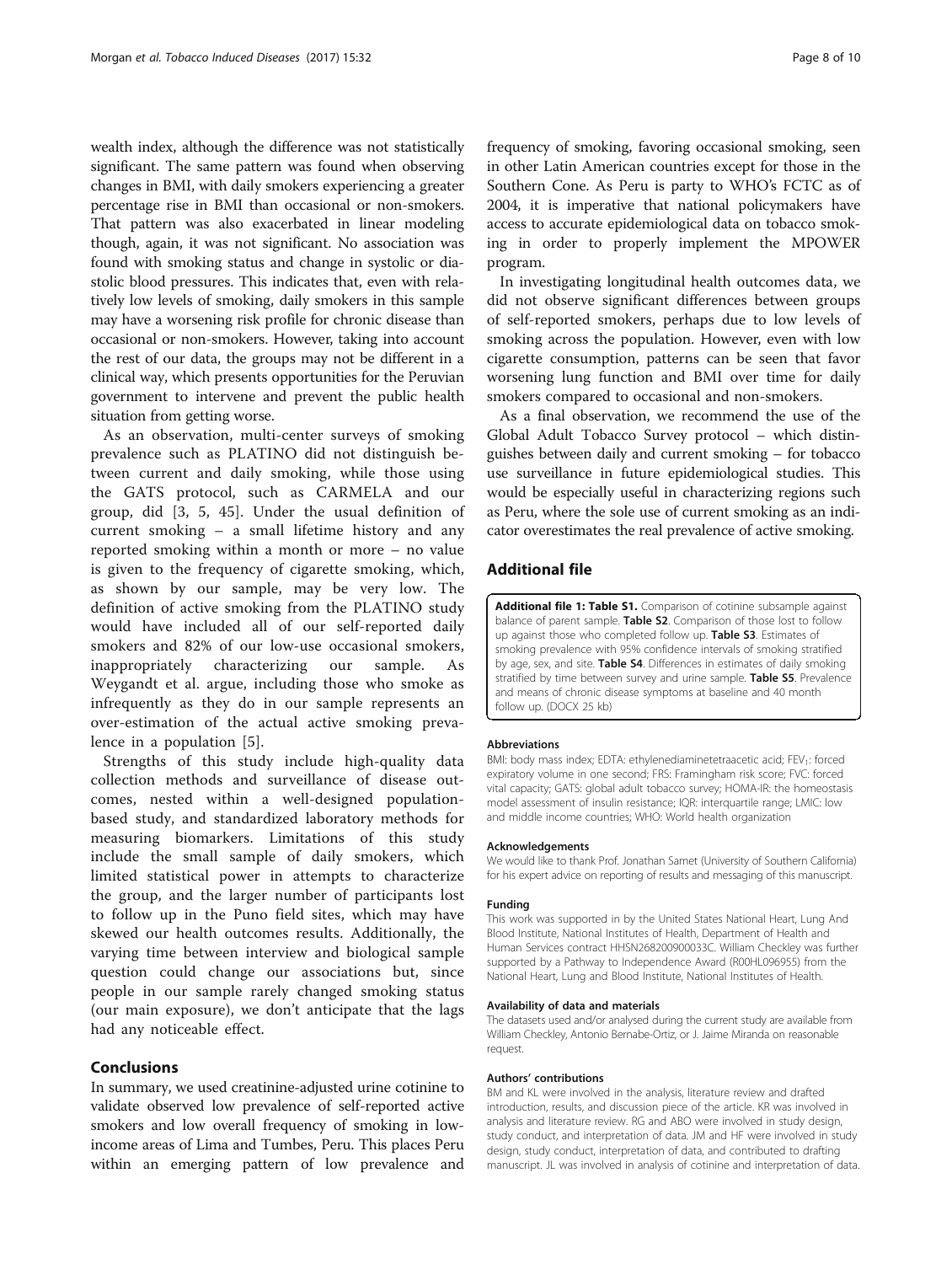<span id="page-8-0"></span>WC was involved in study design, study conduct, interpretation of data, and has overall responsibility for analysis, interpretation, and discussion of findings.

#### Ethics approval and consent to participate

The study protocol was reviewed and approved by the Institutional Review Boards of Johns Hopkins University in Baltimore, USA, and A.B. PRISMA and Universidad Peruana Cayetano Heredia in Lima, Peru. Each participant gave consent to participate.

#### Consent for publication

Not Applicable.

#### Competing interests

The authors have no conflicts of interest to disclose.

#### Author details

<sup>1</sup> Division of Pulmonary and Critical Care, School of Medicine, Johns Hopkins University, 1830 E. Monument St, Baltimore, Maryland 21205, USA. <sup>2</sup>Department of Epidemiology, Bloomberg School of Public Health, Johns Hopkins University, 615 N. Wolfe St, Baltimore, Maryland 21205, USA. 3 Biomedical Research Unit, A.B. PRISMA, Carlos Gonzales 251, 15088 San Miguel, Peru. <sup>4</sup>Program in Global Disease Epidemiology and Control, Department of International Health, Bloomberg School of Public Health, Johns Hopkins University, 615 N. Wolfe St, Baltimore, Maryland 21205, USA. 5 CRONICAS Center of Excellence in Chronic Diseases, Universidad Peruana Cayetano Heredia, 31 Av. Honorio Delgado 430, 15102 Lima, Peru. <sup>6</sup>Department of Biostatistics and Epidemiology, Perelman School of Medicine at the University of Pennsylvania, 3400 Civic Center Blvd, Philadelphia, Pennsylvania 19104, USA. <sup>7</sup> Center for Pharmacogenomics and Translational Research, Nemours Children Clinic, 14785 Old St. Augustine Rd, Jacksonville, Florida 32258, USA.

# Received: 4 January 2017 Accepted: 12 July 2017 Published online: 21 July 2017

#### References

- World Health Organization. WHO report on the global tobacco epidemic, 2011: warning about the dangers of tobacco. In Geneva: World Health Organization; 2011.
- Yach D, Hawkes C, Gould CL, Hofman KJ. The global burden of chronic diseases: overcoming impediments to prevention and control. JAMA. 2004; 291(21):2616–22.
- 3. Champagne BM, Sebrie EM, Schargrodsky H, Pramparo P, Boissonnet C, Wilson E. Tobacco smoking in seven Latin American cities: the CARMELA study. Tob Control. 2010;19(6):457–62.
- 4. Castro de la Mata R, Zavaleta Martinez-Vargas A. Epidemiología de drogas en la población urbana peruana 2005: encuesta de hogares. In: Lima, Centro de Información y Educación para la Prevención del Abuso de Drogas, 2006.
- 5. Weygandt PL, Vidal-Cardenas E, Gilman RH, Avila-Tang E, Cabrera L, Checkley W. Epidemiology of tobacco use and dependence in adults in a poor peri-urban community in lima, Peru. BMC Pulm Med. 2012;12:9.
- 6. Abrams DB, Follick MJ, Biener L, Carey KB, Hitti J. Saliva cotinine as a measure of smoking status in field settings. Am J Public Health. 1987;77(7):846–8.
- 7. Vartiainen E, Seppala T, Lillsunde P, Puska P. Validation of self reported smoking by serum cotinine measurement in a community-based study. J Epidemiol Community Health. 2002;56(3):167–70.
- Haley NJ, Axelrad CM, Tilton KA. Validation of self-reported smoking behavior: biochemical analyses of cotinine and thiocyanate. Am J Public Health. 1983;73(10):1204–7.
- 9. Benowitz NL, Perez-Stable EJ, Herrera B, Jacob P 3rd. Slower metabolism and reduced intake of nicotine from cigarette smoking in Chinese-Americans. J Natl Cancer Inst. 2002;94(2):108–15.
- 10. Campuzano JC, Hernandez-Avila M, Jaakkola MS, Lazcano Ponce E, Kuri Morales P, Bautista P, Benowitz NL, Ceraso M, Blackford A, Samet JM. Determinants of salivary cotinine levels among current smokers in Mexico. Nicotine Tob Res. 2004;6(6):997–1008.
- 11. Blackford AL, Yang G, Hernandez-Avila M, Przewozniak K, Zatonski W, Figueiredo V, Avila-Tang E, Ma J, Benowitz NL, Samet JM. Cotinine concentration in smokers from different countries: relationship with

amount smoked and cigarette type. Cancer Epidemiol Biomark Prev. 2006;15(10):1799–804.

- 12. Wagenknecht LE, Cutter GR, Haley NJ, Sidney S, Manolio TA, Hughes GH, Jacobs DR. Racial differences in serum cotinine levels among smokers in the coronary artery risk development in (young) adults study. Am J Public Health. 1990;80(9):1053–6.
- 13. Jarvis MJ, Russell MA, Benowitz NL, Feyerabend C. Elimination of cotinine from body fluids: implications for noninvasive measurement of tobacco smoke exposure. Am J Public Health. 1988;78(6):696–8.
- 14. Perez-Stable EJ, Herrera B, Jacob P 3rd, Benowitz NL. Nicotine metabolism and intake in black and white smokers. JAMA. 1998; 280(2):152–6.
- 15. Benowitz NL, Zevin S, Jacob P 3rd. Sources of variability in nicotine and cotinine levels with use of nicotine nasal spray, transdermal nicotine, and cigarette smoking. Br J Clin Pharmacol. 1997;43(3):259–67.
- 16. Sepkovic DW, Haley NJ. Biomedical applications of cotinine quantitation in smoking related research. Am J Public Health. 1985;75(6):663–5.
- 17. Benowitz NL. The use of biologic fluid samples in assessing tobacco smoke consumption. NIDA Res Monogr. 1983;48:6–26.
- 18. Benowitz NL, Kuyt F, Jacob P 3rd, Jones RT, Osman AL. Cotinine disposition and effects. Clin Pharmacol Ther. 1983;34(5):604–11.
- 19. Willers S, Skarping G, Dalene M, Skerfving S. Urinary cotinine in children and adults during and after semiexperimental exposure to environmental tobacco smoke. Arch Environ Health. 1995;50(2):130–8.
- 20. Haufroid V, Lison D. Urinary cotinine as a tobacco-smoke exposure index: a minireview. Int Arch Occup Environ Health. 1998;71(3):162–8.
- 21. Ahijevych KL, Tyndale RF, Dhatt RK, Weed HG, Browning KK. Factors influencing cotinine half-life during smoking abstinence in African American and Caucasian women. Nicotine Tob Res. 2002;4(4):423–31.
- 22. Kyerematen GA, Damiano MD, Dvorchik BH, Vesell ES. Smoking-induced changes in nicotine disposition: application of a new HPLC assay for nicotine and its metabolites. Clin Pharmacol Ther. 1982;32(6):769–80.
- 23. Miranda JJ, Bernabe-Ortiz A, Smeeth L, Gilman RH, Checkley W, Group CCS. Addressing geographical variation in the progression of non-communicable diseases in Peru: the CRONICAS cohort study protocol. BMJ Open. 2012; 2(1):e000610.
- 24. Miranda JJ, Gilman RH, Smeeth L. Differences in cardiovascular risk factors in rural, urban and rural-to-urban migrants in Peru. Heart. 2011;97(10):787–96.
- 25. World Health Organization. WHO STEPwise approach to surveillance (STEPS). STEPS manual. In Geneva: World Health Organization, 2017.
- 26. Palipudi KM, Morton J, Hsia J, Andes L, Asma S, Talley B, Caixeta RD, Fouad H, Khoury RN, Ramanandraibe N, et al. Methodology of the global adult tobacco survey – 2008-2010. Glob Health Promot. 2013;23(2):3–23.
- 27. Cusumano AM, Gonzalez Bedat MC, Garcia-Garcia G, Maury Fernandez S, Lugon JR, Poblete Badal H, Elgueta Miranda S, Gomez R, Cerdas Calderon M, Almaguer Lopez M, et al. Latin American dialysis and renal transplant registry: 2008 report (data 2006). Clin Nephrol. 2010;74(Suppl 1):S3–8.
- 28. James H, Tizabi Y, Taylor R. Rapid method for the simultaneous measurement of nicotine and cotinine in urine and serum by gas chromatography-mass spectrometry. J Chromatogr B Biomed Sci Appl. 1998;708(1–2):87–93.
- 29. Chilmonczyk BA, Knight GJ, Palomaki GE, Pulkkinen AJ, Williams J, Haddow JE. Environmental tobacco smoke exposure during infancy. Am J Public Health. 1990;80(10):1205–8.
- 30. Chilmonczyk BA, Salmun LM, Megathlin KN, Neveux LM, Palomaki GE, Knight GJ, Pulkkinen AJ, Haddow JE. Association between exposure to environmental tobacco smoke and exacerbations of asthma in children. N Engl J Med. 1993;328(23):1665–9.
- 31. Etzel RA. A review of the use of saliva cotinine as a marker of tobacco smoke exposure. Prev Med. 1990;19(2):190–7.
- 32. Jung S, Lee IS, Kim SB, Moon CS, Jung JY, Kang YA, Park MS, Kim YS, Kim SK, Chang J, et al. Urine Cotinine for assessing tobacco smoke exposure in Korean: analysis of the Korea National Health and nutrition examination survey (KNHANES). Tuberc Respir Dis (Seoul). 2012;73(4):210–8.
- 33. Fried PA, Perkins SL, Watkinson B, McCartney JS. Association between creatinine-adjusted and unadjusted urine cotinine values in children and the mother's report of exposure to environmental tobacco smoke. Clin Biochem. 1995;28(4):415–20.
- 34. Expert Committee on the D, Classification of Diabetes M. Report of the expert committee on the diagnosis and classification of diabetes mellitus. Diabetes Care. 2003;26(Suppl 1):S5–20.